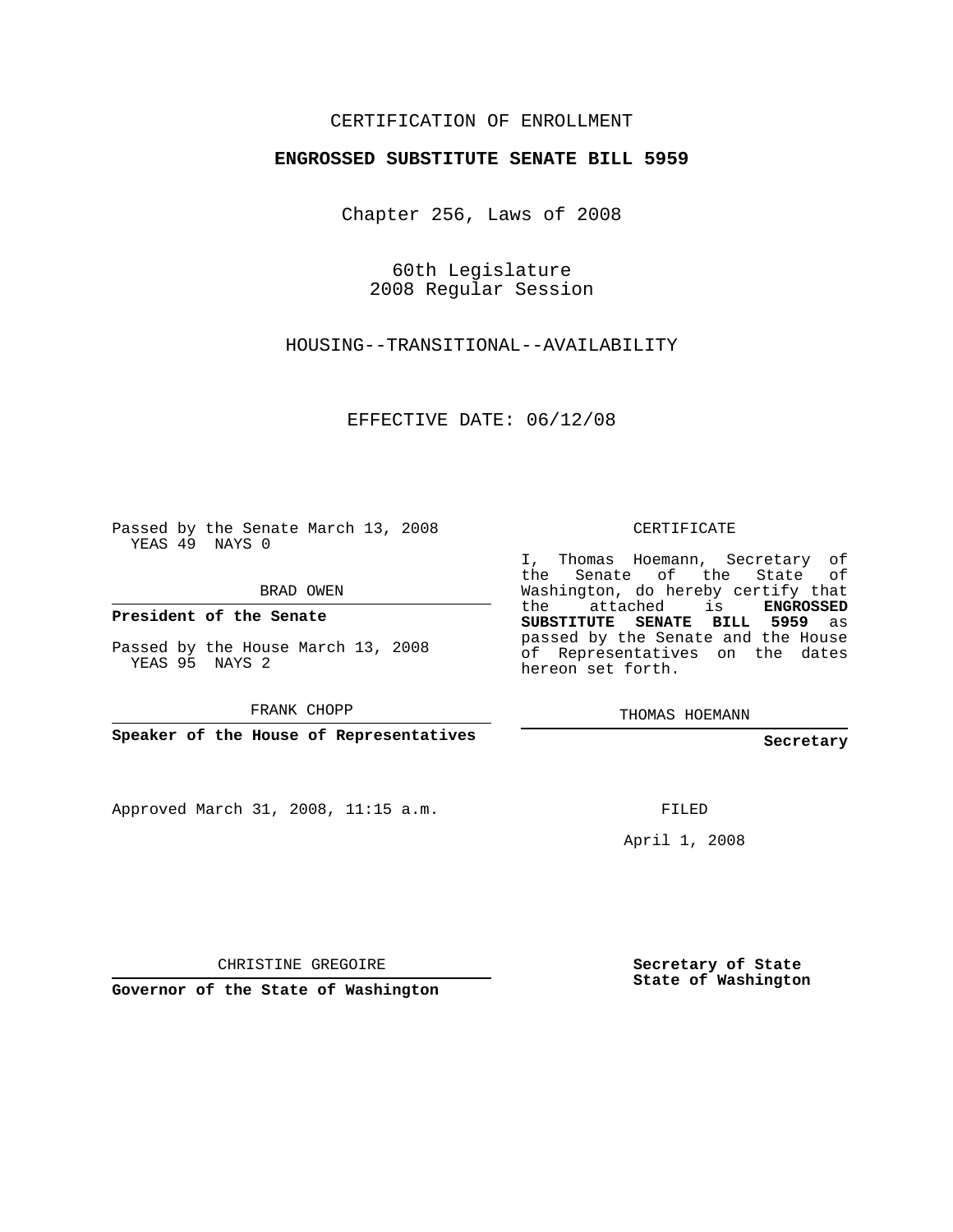# **ENGROSSED SUBSTITUTE SENATE BILL 5959** \_\_\_\_\_\_\_\_\_\_\_\_\_\_\_\_\_\_\_\_\_\_\_\_\_\_\_\_\_\_\_\_\_\_\_\_\_\_\_\_\_\_\_\_\_

\_\_\_\_\_\_\_\_\_\_\_\_\_\_\_\_\_\_\_\_\_\_\_\_\_\_\_\_\_\_\_\_\_\_\_\_\_\_\_\_\_\_\_\_\_

AS AMENDED BY THE HOUSE

Passed Legislature - 2008 Regular Session

#### **State of Washington 60th Legislature 2008 Regular Session**

**By** Senate Ways & Means (originally sponsored by Senators Hargrove, Kilmer, Shin, Sheldon, Kohl-Welles, Delvin, and McAuliffe)

READ FIRST TIME 01/17/08.

 AN ACT Relating to expanding availability of housing for individuals and families at risk of homelessness; creating new sections; and repealing RCW 59.18.600.

BE IT ENACTED BY THE LEGISLATURE OF THE STATE OF WASHINGTON:

 NEW SECTION. **Sec. 1.** (1) The transitional housing operating and rent program is created in the department to assist individuals and families who are homeless or who are at risk of becoming homeless to secure and retain safe, decent, and affordable housing. The department shall provide grants to eligible organizations, as described in RCW 43.185.060, to provide assistance to program participants. The eligible organizations must use grant moneys for:

 (a) Rental assistance, which includes security or utility deposits, first and last month's rent assistance, and eligible moving expenses to 14 be determined by the department;

 (b) Case management services designed to assist program participants to secure and retain immediate housing and to transition into permanent housing and greater levels of self-sufficiency;

 (c) Operating expenses of transitional housing facilities that serve homeless families with children; and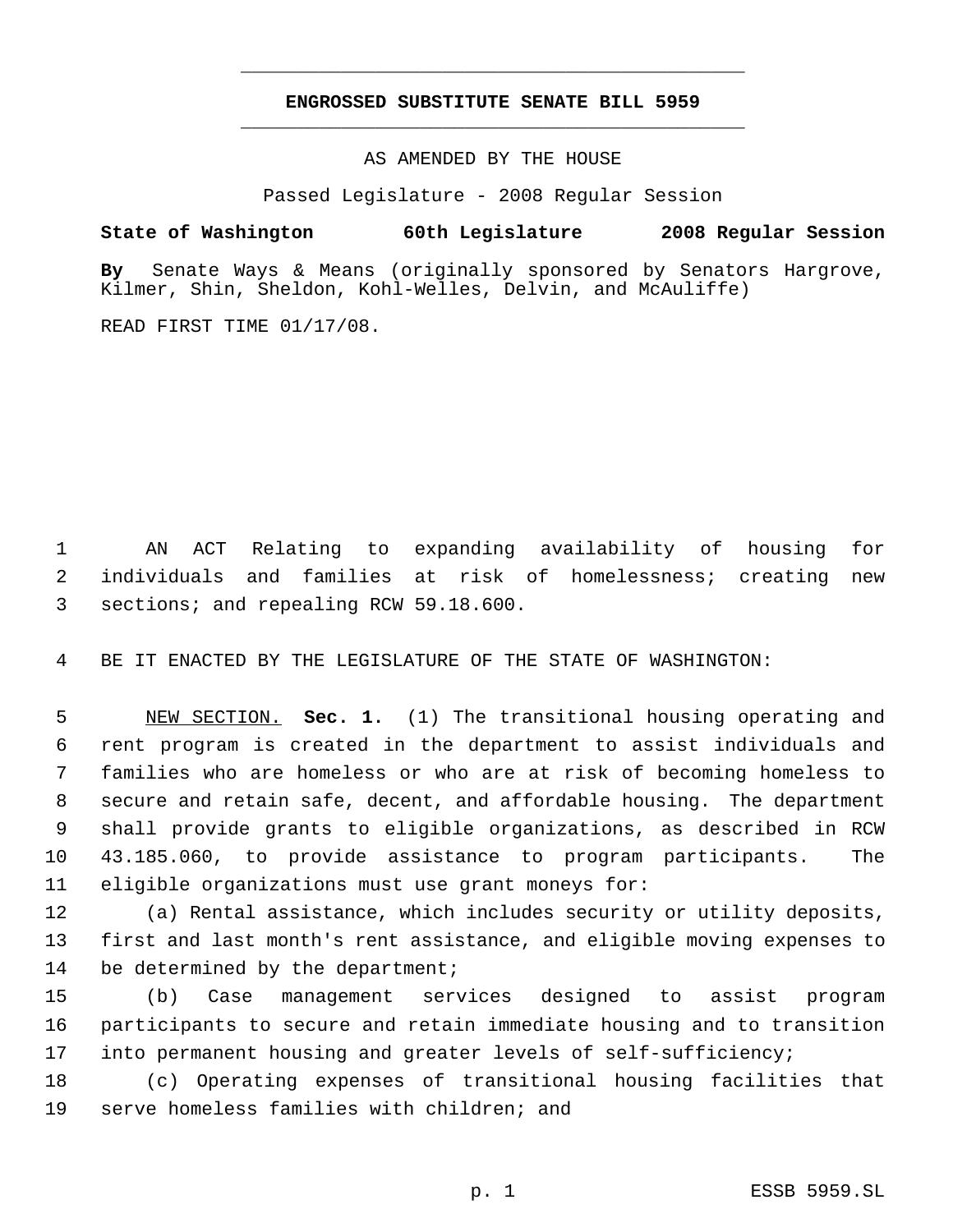(d) Administrative costs of the eligible organization, which must not exceed limits prescribed by the department.

 (2) Eligible to receive assistance through the transitional housing operating and rent program are:

 (a) Families with children who are homeless or who are at risk of becoming homeless and who have household incomes at or below fifty percent of the median household income for their county;

 (b) Families with children who are homeless or who are at risk of becoming homeless and who are receiving services under chapter 13.34 RCW;

 (c) Individuals or families without children who are homeless or at risk of becoming homeless and who have household incomes at or below 13 thirty percent of the median household income for their county;

 (d) Individuals or families who are homeless or who are at risk of becoming homeless and who have a household with an adult member who has 16 a mental health or chemical dependency disorder; and

 (e) Individuals or families who are homeless or who are at risk of becoming homeless and who have a household with an adult member who is an offender released from confinement within the past eighteen months.

 (3) All program participants must be willing to create and actively participate in a housing stability plan for achieving permanent housing and greater levels of self-sufficiency.

 (4) Data on all program participants must be entered into and tracked through the Washington homeless client management information system as described in RCW 43.185C.180. For eligible organizations serving victims of domestic violence or sexual assault, compliance with this subsection must be accomplished in accordance with 42 U.S.C. Sec. 11383(a)(8).

 (5) Beginning in 2011, each eligible organization receiving over five hundred thousand dollars during the previous calendar year from the transitional housing operating and rent program and from sources including: (a) State housing-related funding sources; (b) the affordable housing for all surcharge in RCW 36.22.178; (c) the home security fund surcharges in RCW 36.22.179 and 36.22.1791; and (d) any other surcharge imposed under chapter 36.22 or 43.185C RCW to fund homelessness programs or other housing programs, shall apply to the Washington state quality award program for an independent assessment of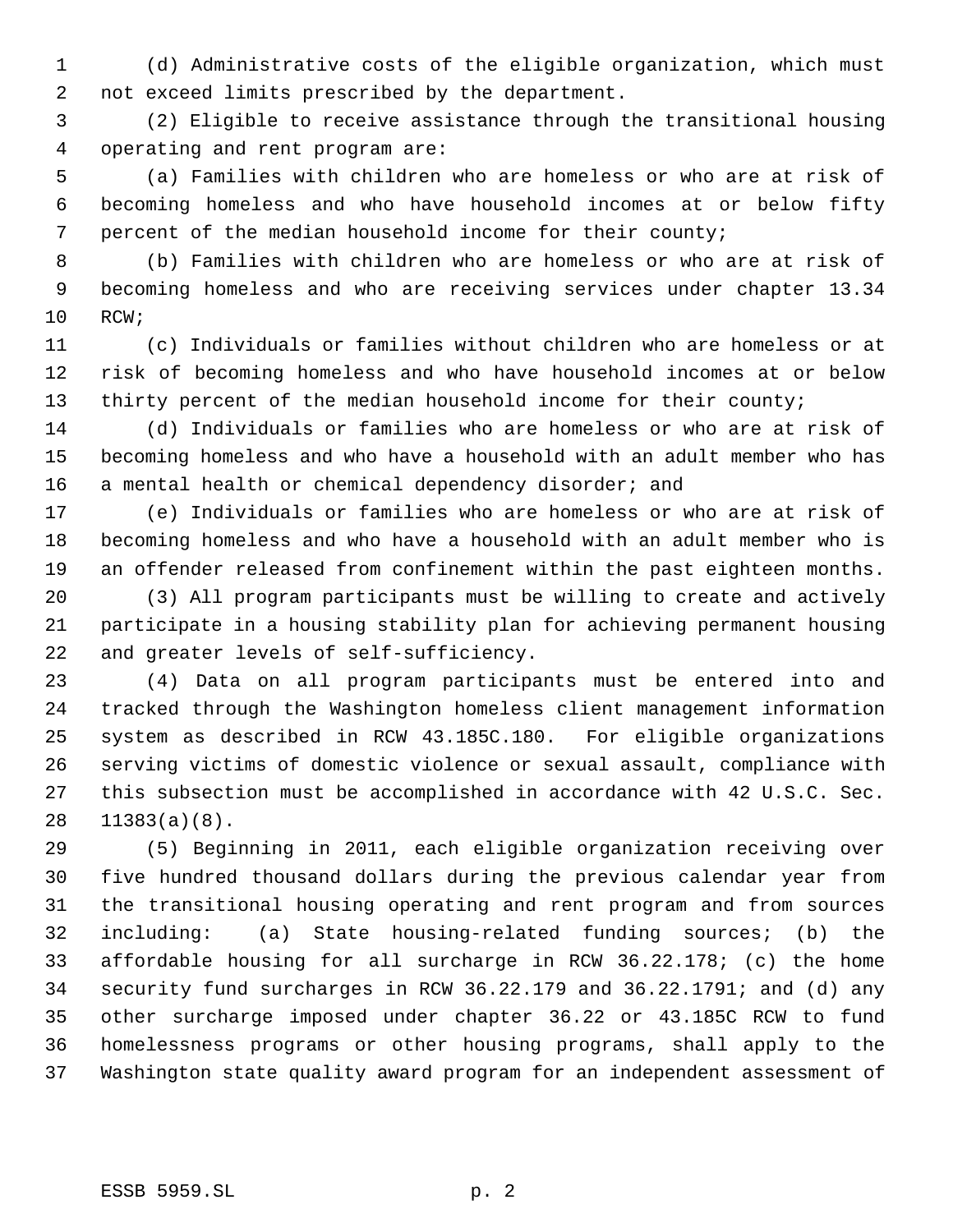its quality management, accountability, and performance system, once every three years.

 (6) The department may develop rules, requirements, procedures, and guidelines as necessary to implement and operate the transitional housing operating and rent program.

 (7) The department shall produce an annual transitional housing operating and rent program report that must be included in the department's homeless housing strategic plan as described in RCW 43.185C.040. The report must include performance measures to be determined by the department that address, at a minimum, the following issue areas:

 (a) The success of the program in helping program participants transition into permanent affordable housing and achieve self- sufficiency or increase their levels of self-sufficiency, which shall be defined by the department based upon the costs of living, including housing costs, needed to support: (i) One adult individual; and (ii) two adult individuals and one preschool-aged child and one school-aged child;

 (b) The financial performance of the program related to efficient program administration by the department and program operation by selected eligible organizations, including an analysis of the costs per program participant served;

 (c) The quality, completeness, and timeliness of the information on program participants provided to the Washington homeless client management information system database; and

 (d) The satisfaction of program participants in the assistance provided through the program.

 NEW SECTION. **Sec. 2.** The transitional housing operating and rent account is created in the custody of the state treasurer. All receipts from sources directed to the transitional housing operating and rent program must be deposited into the account. Expenditures from the account may be used solely for the purpose of the transitional housing operating and rent program as described in section 1 of this act. Only the director of the department or the director's designee may authorize expenditures from the account. The account is subject to allotment procedures under chapter 43.88 RCW, but an appropriation is not required for expenditures.